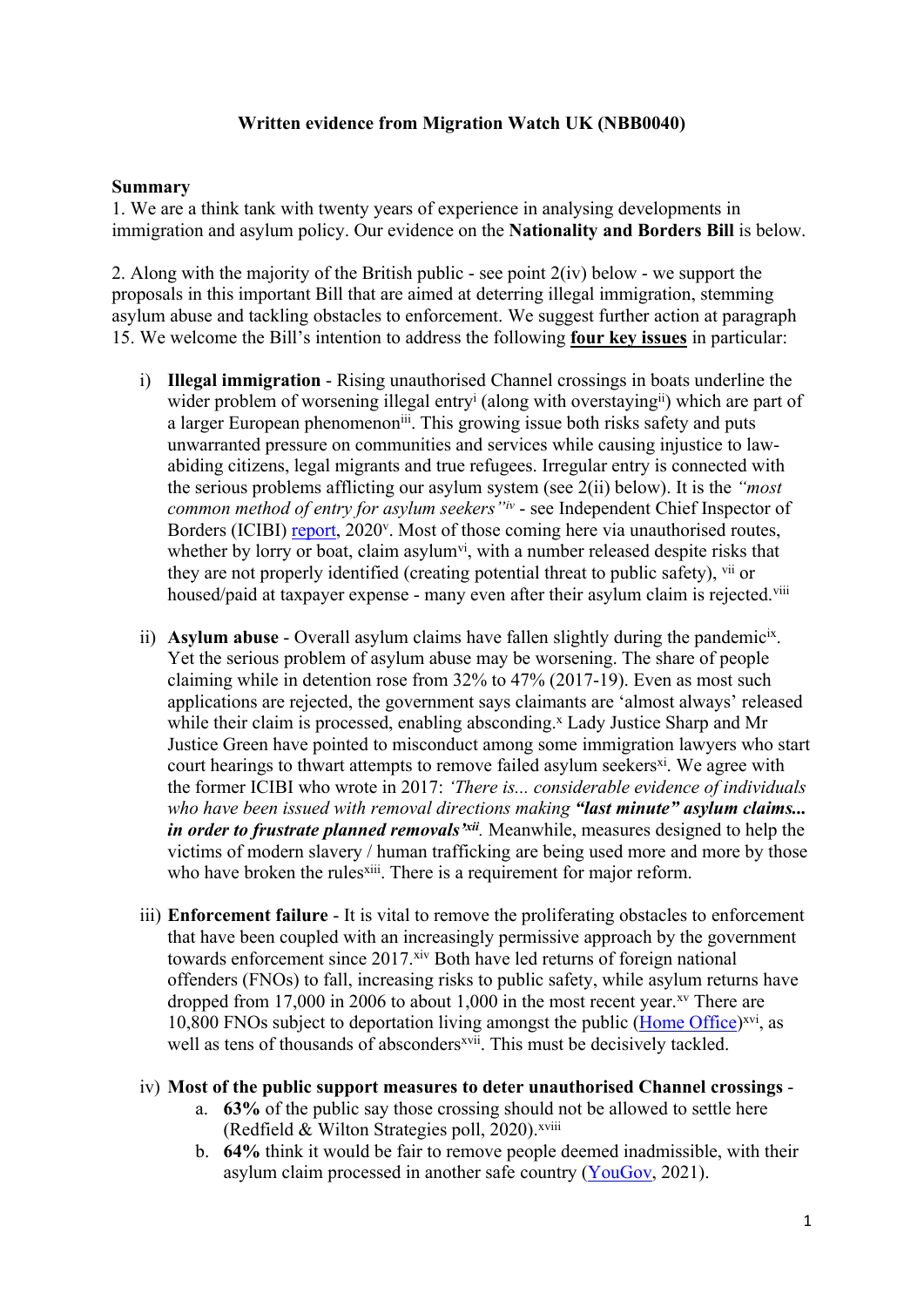## c. Over **60%** also say those arriving this way should be removed [\(Ipsos,](https://www.ipsos.com/sites/default/files/ct/news/documents/2019-11/public-attitudes-towards-immigration-survey-for-imix-nov-2019.pdf) 2019). **Main content**

3. A number of proposals in the Bill are similar to policies previously suggested by us, including possible measures relating to visa arrangements for countries that refuse to take back illegal immigrants (Clause 59)<sup>xix</sup>, a form of fast-track appeal following the suspension of detained fast-track after a 2015 court ruling (Clause 24) and the creation of 'one-stop shop' asylum arrangements (Clauses 18-21)<sup>xx</sup>. We welcome the government's proposals along these lines. We comment below on a number of specific measures.

# *a) Inadmissibility of asylum claims for those who came via safe country (Clauses 13-15)*

4. Ensuring that those who come here on needless, deadly and illegal trips after spending time in safe countries are treated as 'inadmissible' would likely help to deter such journeys. Thousands of asylum seekers to the UK per year already made an asylum claim in Europe according to Home Office and Eurodac data<sup>xxi</sup>. A number of such claims in the EU may be outstanding but another segment will have already been rejected. **This means that the UK may be receiving, via illegal entry, a share of Europe's unknown but likely high number of failed asylum claimants**xxii . It may also be relevant that asylum grant rates at first instance are much higher here than in France. Over half of claims were accepted at first instance in the UK during the year ending June 2021, while 20% of initial claims were accepted in France (Eurostat, Q1 2021)<sup>xxiii</sup>. It will be essential that those falling into the 'inadmissible' category are removed expeditiously. Inadmissibility must be more than simply a status on paper.

## *b) Removal to safe third country (Clause 26)*

5. The government says that Clause 26 creates a rebuttable presumption that certain specified countries are compliant with their obligations under the European Convention of Human Rights to the extent that an individual's Convention rights under Article 3 (no torture or inhuman or degrading treatment or punishment) would be respected upon an individual's return to these specified countries. The list of safe countries to which removal is allowed (set in an earlier form by the Nationality, Immigration and Asylum Bill 2002) should be updated, and published. This should help to guard Parliament's intention in this regard against legal challenge. It may also be necessary to repeal s2, Asylum & Immigration Appeals Act 1993.

## *b) Temporary protection status*

6. Under the framework created by this Bill, people who enter the UK and engage protection obligations under the Refugee Convention may be granted temporary protection status where they do not meet certain conditions. This includes circumstances where an individual does not come directly from a territory where their life or freedom was threatened, does not claim asylum without delay or, where relevant, does not show good cause for their illegal entry or presence. Reform along these lines is correct and necessary. However, we point to the danger that temporary admission simply becomes another stepping-stone to a permanent stay. For example, ten-year routes to settlement provide the means by which people are able to regularise their illegal entry and stay forever.<sup>xxiv</sup> There is a major risk that the illegal immigration problem, and asylum-related backlog, will continue to balloon unless the steady weakening of enforcement is completely reversed. If not, then, at the end of this, the government will have promised firm action but the problems will not have been dealt with in any substantive sense. Such an outcome would only add further to the huge strains that the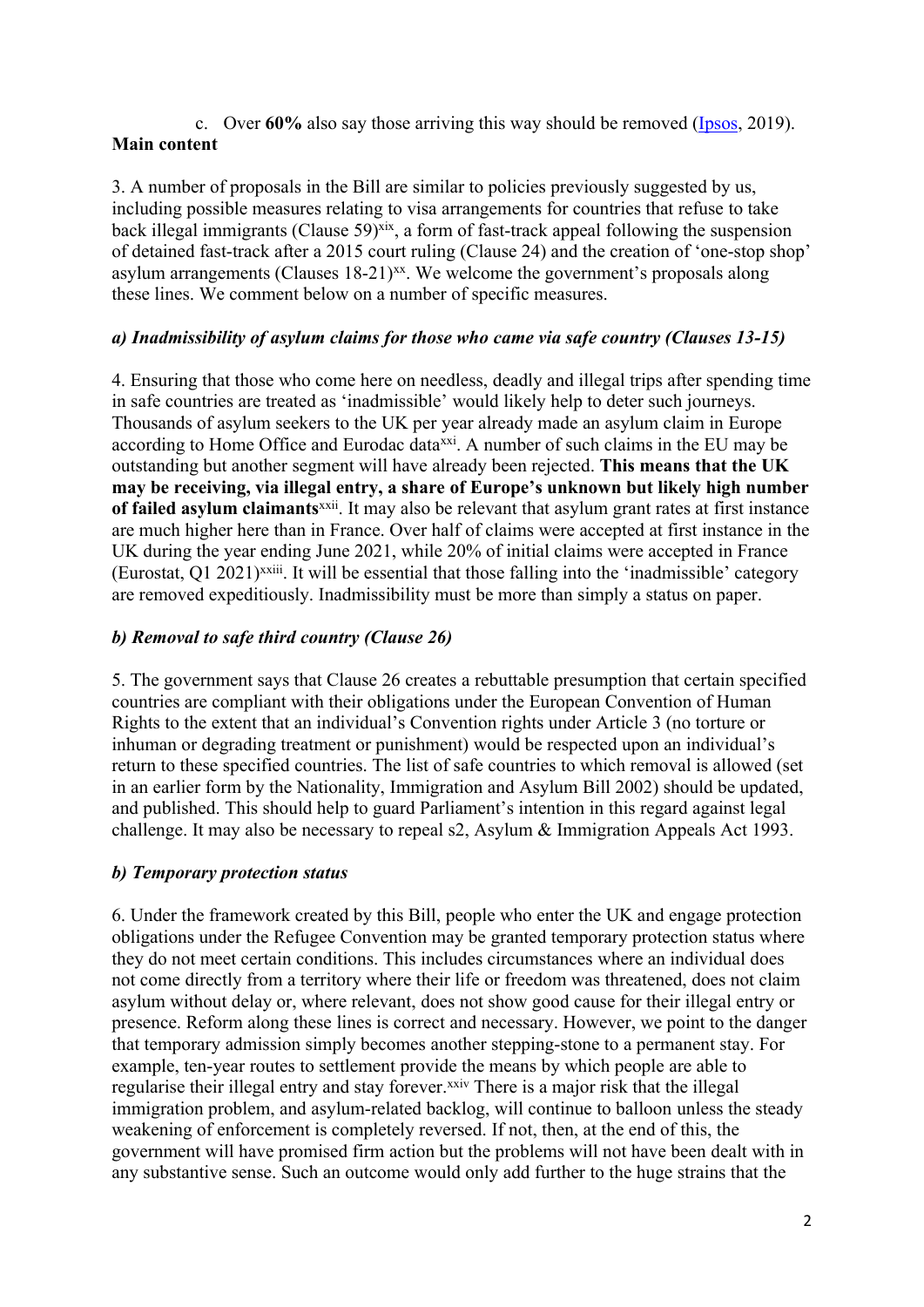asylum system presently faces, with over 100,000 cases in the total workload, including about 40,000 failed claimants who are subject to removal.xxv

## *c) Stronger powers for maritime enforcement (Clause 41 and Schedule 5)*

7. Australia faced tens of thousands coming illegally by boat back in 2013. Supporters of their policy to address this suggested the achievement of deterring crossings (and hence saving lives) was built on two struts: 1) turning back boats 2) offshore asylum processing. The key message was that if someone came in this manner they would not be able to settle. It is right for the government to look into how lessons from the Australian experience might be adapted for the UK. Clause 41 and Schedule 5 would amend the 1971 Immigration Act so as to give immigration officers greater powers of enforcement. Such a change is reasonable, as well as in keeping with the spirit of changes already made by the Policing and Crime Act 2017 under which law enforcement officers (which the government says technically do not include immigration officers) are already able to intercept vessels for the purpose of preventing, detecting or prosecuting a criminal offence.

8. Evidence late last year to the Home Affairs Select Committee by international maritime law experts suggested that there is clear support in maritime law for states to be able to take *'necessary steps'* to prevent passage of boats that are, e.g. unloading people in violation of immigration laws (see articles 19(2)(g) and 25 of the United Nations Convention on the Law of the Sea - UNCLOS)<sup>xxvi</sup>. Suggestions, for example most recently by French government ministers (and in 2020 by the ICIBI), that violence is increasingly involved in such crossings - and confirmation from the National Crime Agency (NCA) that these crossings are linked to organised crime<sup>xxvii</sup> - add weight to the belief that the passage of such vessels does not meet the definition of 'innocent' as set out by Article 19 UNCLOS.

## *d) Changes to support rules for failed asylum claimantsxxviii*

9. A March 2021 government policy document acknowledged that '*individuals who have been found to have no basis to stay, [are] able to continue to stay in the UK, accessing support from the state while not co-operating with immigration directions'xxix .* The intention to tackle this anomaly is welcome. Previously published research by the government noted that providing support to failed asylum claimants was wrong, sent a counter-productive message and should be curtailed<sup>xxx</sup>. Indeed, necessary statutory power to partially remedy this received Royal Assent in 2016. The question is - **why has this not yet been enacted?**

# *e) Tougher penalties for illegal immigration (Clause 37)*

10. We welcome proposals to toughen criminal penalties for illegal entry, assisting illegal entry and for breaching a deportation order. However, although the statute book is replete with a number criminal offences relating to immigration control, most are rarely prosecuted, with an average of just 625 prosecutions per year between 2017 and 2019 (in contrast, there were over 100,000 convictions of people in the UK for not having a television licence in 2019).xxxi The statement by the Crown Prosecution Service that they will not seek to prosecute those entering illegally in small boats is concerning<sup>xxxii</sup>. It makes a mockery of the rule of law and will only encourage more dangerous and unnecessary trips, while ensuring a continuous, and growing, stream of profits for the people smugglers. The proposed legislative change in penalties via statutory reform would be far from sufficient in sending a message to deter such trips if it failed to be backed up by a much more determined enforcement regime.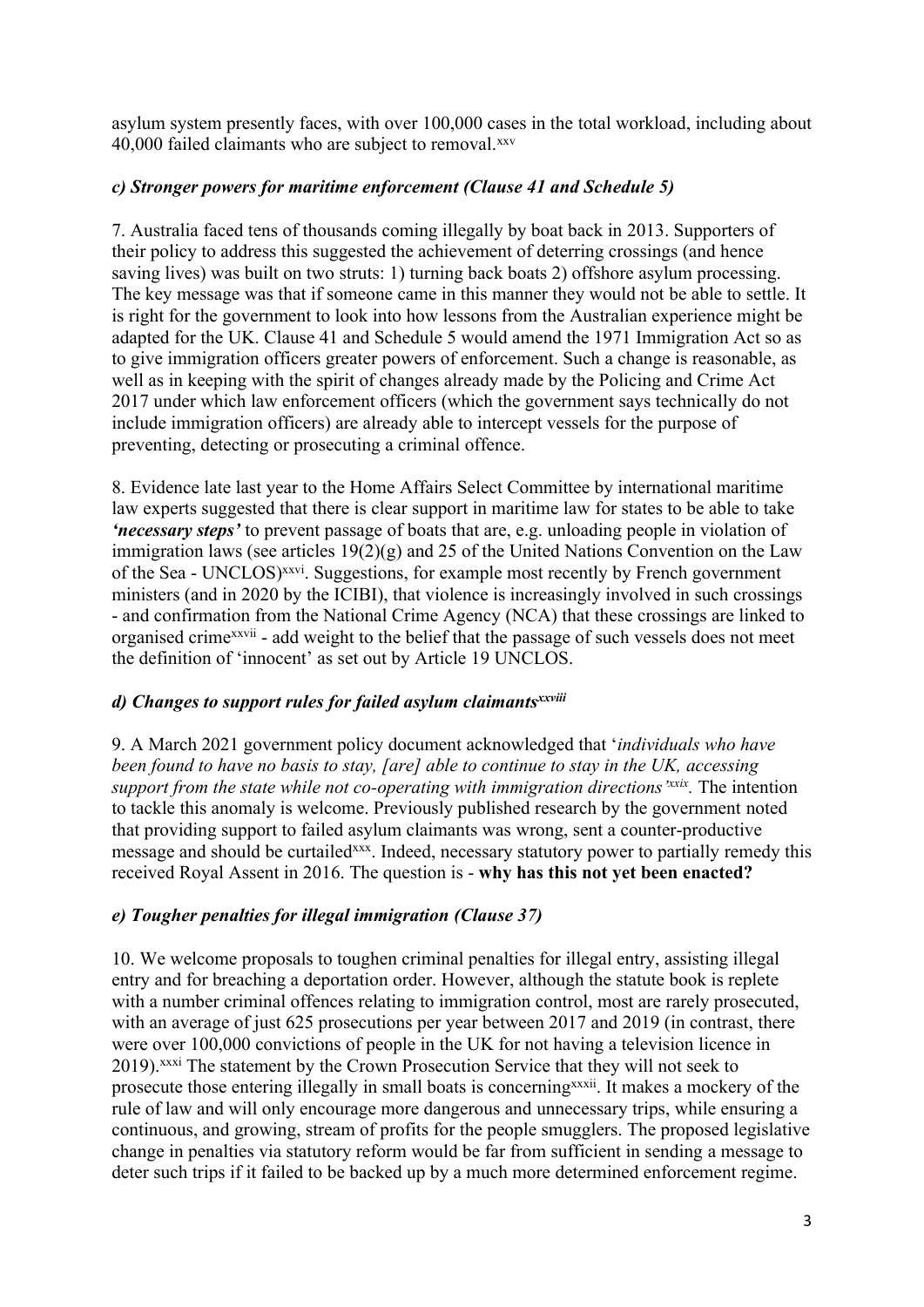# *f) Failures in enforcement are making the public less safe*

11. We support the intention of the Bill to tackle obstacles that enable effective enforcement. The Home Office has said that there are eight legal avenues through which a person can seek to remain in the UK or challenge the decision to remove or detain them, while 5,000 people attempted to or succeeded in physically disrupting their removal from the country between 2017 and 2019<sup>xxxiii</sup>. Enforced removals of failed asylum claimants have plunged to the lowest on record, while returns of FNOs have also dropped since 2016<sup>xxxiv</sup>.

12. In the words of former Director General of Immigration Enforcement: *"The number of removals is dropping through the floor… There is a whole system breakdown. The message to people here illegally is that there is no serious response by the authorities. From what I hear there is paralysis.* "*xxxv* This is deeply concerning as a senior Home Office official has said some of those with no right to be in the UK 'may pose risk to the public'xxxvi. In the government's own words[:](about:blank) '*Detention plays a key role in securing our borders and maintaining effective immigration control'.xxxvii*

13. Yet, despite the above statements, the HO has said that it is *'delivering a reduction… in the numbers of those detained'xxxviii .* The ICIBI reported in 2017 that there were over 50,000 absconders within a total reporting population of around 80,000 people. The changes contained in the Bill must be used to the full and built upon in order to ensure that the number of returns increases substantially. Meanwhile, detention should be employed more, not less.

## *f) The need for better resources and support for Border Force and enforcement personnel*

14. As a 2020 report by the ICIBI highlighted, cuts to Border Force and enforcement functions - along with paltry pay, a lack of training and the dearth of leadership and support have helped to seriously undermine the efforts of hardworking and dedicated staff to secure the UK border.xxxix According to Lucy Moreton, General Secretary of the Immigration Services Union, illegal immigrants '*have very little chance of being caught*' due to a lack of resources and workforce cuts.<sup>xl</sup> Ms Moreton's remark is completely justified. More work is reportedly being done by fewer people while enforcement since 2015 has declined. A 2020 National Audit Office report stated that Immigration Compliance and Enforcement [or ICE] teams, *'do not have the capacity to undertake all tasks requested of them'.xli*

## **Recommended action**

15. As well as supporting measures in this Bill aimed at tackling illegal immigration, asylum abuse and obstacles to enforcement, we make the following recommendations:

a) **Inadmissibility must be more than just a status on paper** - Tougher enforcement action is needed to ensure that inadmissibility means more than just a status on paper. For example, it is concerning that there have been so few removals of those arriving in small boats during 2021, despite 1,503 *'notices of intent'* having been served to individuals to inform them that their case was being reviewed in order to determine whether removal action on inadmissibility grounds was appropriate and possible.<sup>xlii</sup>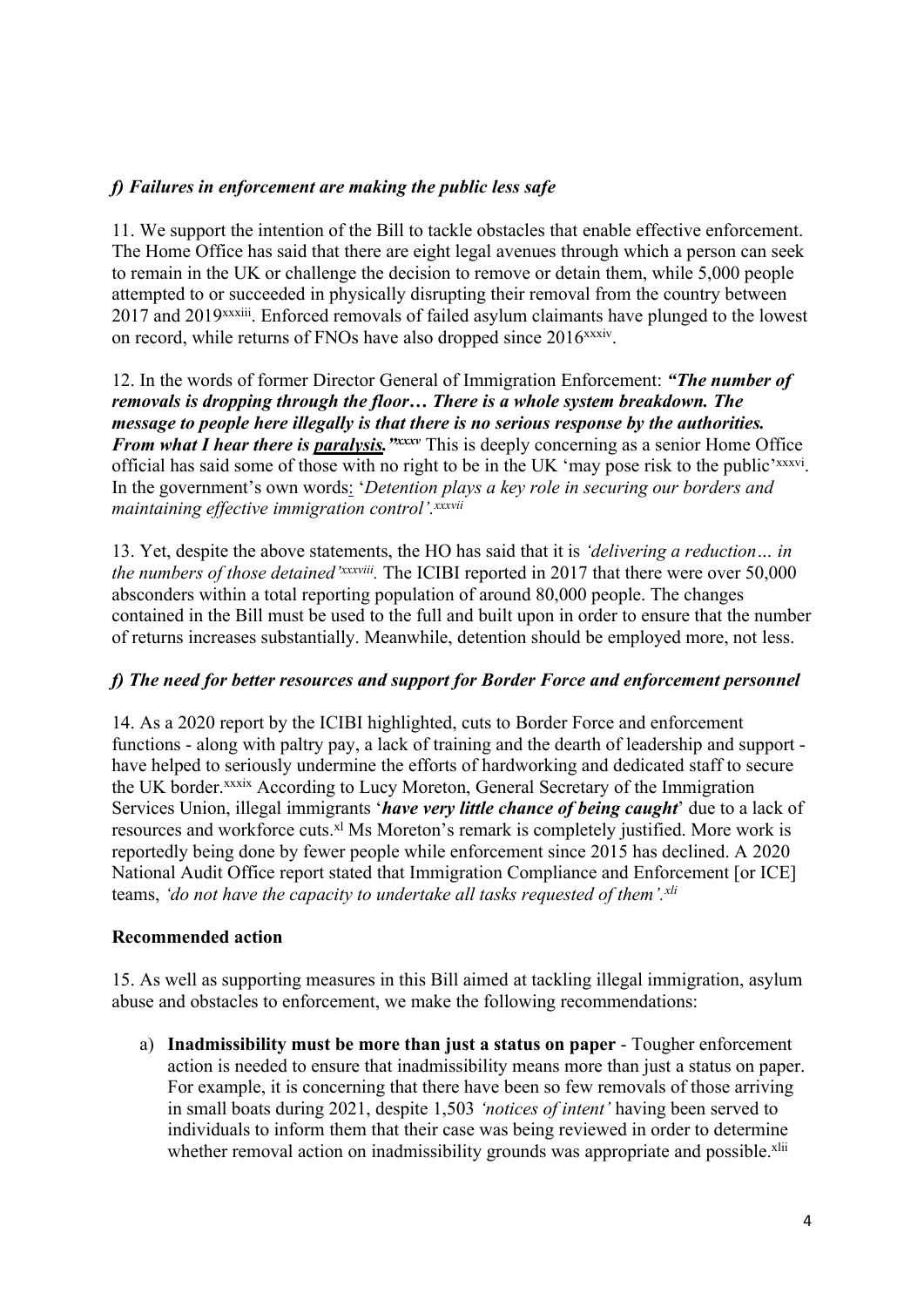- b) **Removal to safe countries must be protected from legal challenge** The safe countries to which people can be removed (see Clause 26 of the Bill) should be enshrined in statute and published to protect Parliament's will against legal challenge.
- c) **Temporary admission must not become a stepping-stone to settlement** There is a strong risk these measures will be underwhelming in their effect unless supplemented by a much stronger enforcement regime and closure of regularisation routes which likely serve to encourage illegal immigration.
- d) **Tougher enforcement** We acknowledge the measures in the Bill aimed at deterring repeated vexatious legal claims and which have the purpose of ensuring more FNO returns via reform of the Early Removal System and new 'stop the clock' provisions. However, much more will need to be done, including a substantial increase in leadership by Ministers and senior civil servants - as well as political courage backed by strong public support - in order to deliver more action to tackle unauthorised immigration and ensure more removals of those who have no right to be here, as well as prosecutions for illegal entry. Both would help to deter needless and deadly trips from safe countries such as France. The use of detention should also be expanded to prevent absconding, aid the tasks of enforcement staff and to protect public safety<sup>xliii</sup>.
- e) **More investment and support needed at the border** There was £47 million less in the 2019-20 overall net budget for enforcement than in 2015-16 $x$ liv and the ICIBI has pointed to instances where resources are being stretched with a problematic impact on enforcement effectiveness<sup>xlv</sup>. In 2018, the ICIBI also said that port staff had suggested that Border Force seemed to have been *'resourced to fail'*xlvi . There should be a longterm increase in resources devoted to immigration enforcement in order to support dedicated, brave and hard-working border personnel so they can do their job as effectively as possible. The morale problems pointed to by the ICIBI in his late 2020 report on small boat crossings are unacceptable and must be swiftly addressed through more training and support, higher pay and better working conditions for staff.

*17/09/2021*

<sup>&</sup>lt;sup>i</sup> There were between 30,000 and 80,000 attempts to illegally enter the UK from Northern Europe respectively for 2017 and 2015. More recently the government has said that the number of detected illegal entrants rose from 13,000 in 2018 to just under 17,000 in 2020. In 2020, 50% of detected illegal entrants were those who were reported arriving by small boat (about 8,500). Home Office, New Plan for Immigration, March 2021.

ii See our February 2021 paper, 'What action is the government taking to tackle overstaying?', URL:

<https://www.migrationwatchuk.org/briefing-paper/488/what-action-is-the-government-taking-to-tackle-overstaying> iii 2.2 million people have crossed irregularly into Europe since the start of 2014, either crossing the Mediterranean in boats or in land crossings in Spain or Greece, including 70,000 so far this year, URL: <https://data2.unhcr.org/en/situations/mediterranean>

iv Independent Chief Inspector of Borders and Immigration, 'An inspection of the Home Office's response to in-country clandestine arrivals ('lorry drops') and to irregular migrants arriving via small boats', November 2020, URL: [https://assets.publishing.service.gov.uk/government/uploads/system/uploads/attachment\\_data/file/933953/An\\_inspection\\_of](https://assets.publishing.service.gov.uk/government/uploads/system/uploads/attachment_data/file/933953/An_inspection_of_the_Home_Office_s_response_to_in-country_clandestine_arrivals___lorry_drops___and_to_irregular_migrants_arriving_via__small_boats_.pdf) the Home Office s response to in-<br>country clandestine arrivals lorry drops

and to irregular migrants arriving via small boats .pdf v Ibid.

vi 98% of Channel crossers in the first half of 2020, according to Home Office evidence to the House of Commons Home Affairs Select Committee, 3 September 2020, see transcript, URL:

[https://committees.parliament.uk/oralevidence/793/default/;](https://committees.parliament.uk/oralevidence/793/default/) 93% of a sample of those encountered having entered illegally in the backs of lorries did so, ICIBI report, A short notice inspection of the Home Office response to 'lorry drops', July 2016, URL: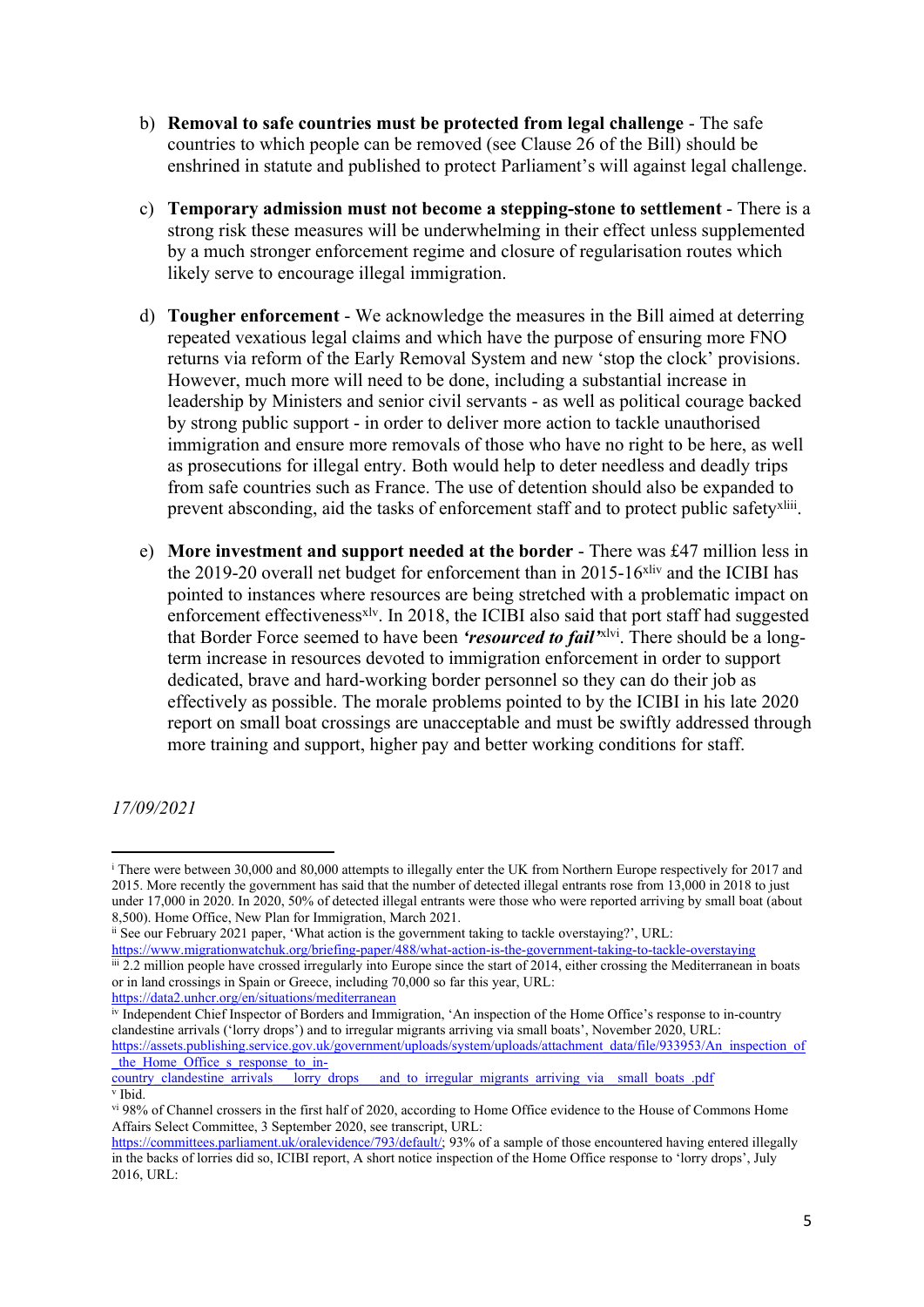https://assets.publishing.service.gov.uk/government/uploads/system/uploads/attachment\_data/file/540577/ICIBI\_inspection of lorry drops July 2016.pdf

<sup>vii</sup> The ICIBI report on small boats, November 2020, said that Kent Intake Unit staff told inspectors that they did not have access to Livescan equipment (a technology which should enables officers to carry out real time checking of fingerprints against local and national databases of prints already on file), so were unable to run fingerprints through the Home Office system. This risk is exacerbated by the fact that, as Channel Threat Commander Dan O'Mahoney told the Home Affairs Select Committee in September 2020, it is standard practice for many of those crossing in small boats to deliberately destroy their documentation. He said: *"Generally speaking, encouraged by the facilitators, they will get rid of any sort of* documentation or pocket litter, as we call it in law enforcement-phones, SIM cards, anything-before they are intercepted *by Border Force."* See transcript, URL: <https://committees.parliament.uk/oralevidence/793/default/>

viii See our piece for an estimate of the cost of this problem which was meant to have been addressed by the 2016 Immigration Act but which remains to be dealt with. URL: [https://www.migrationwatchuk.org/news/2020/10/03/cost-of](https://www.migrationwatchuk.org/news/2020/10/03/cost-of-housing-and-payments-for-failed-asylum-claimants-estimated-at-130-million-per-year)[housing-and-payments-for-failed-asylum-claimants-estimated-at-130-million-per-year](https://www.migrationwatchuk.org/news/2020/10/03/cost-of-housing-and-payments-for-failed-asylum-claimants-estimated-at-130-million-per-year)

 $\frac{1}{10}$  is There were 31,115 asylum applications (relating to 37,235 people) in the UK in the year ending June 2021, 4% fewer than the previous year. The government has said that the 'decrease in applications is likely linked in part to the global travel restrictions implemented in response to the COVID-19 pandemic, which have impacted migrants' movements globally and arrivals into the UK'. The recent peak for asylum claims was about 35,000 in 2015/16. HO asylum statistics, year to June 2021, URL: [https://www.gov.uk/government/statistics/immigration-statistics-year-ending-june-2021/how-many-people-do](https://www.gov.uk/government/statistics/immigration-statistics-year-ending-june-2021/how-many-people-do-we-grant-asylum-or-protection-to)[we-grant-asylum-or-protection-to](https://www.gov.uk/government/statistics/immigration-statistics-year-ending-june-2021/how-many-people-do-we-grant-asylum-or-protection-to)

<sup>x</sup> Home Office, 'Issues raised by people facing return in immigration detention', March 2021, URL:

<https://www.gov.uk/government/publications/issues-raised-by-people-facing-return-in-immigration-detention> xi Policy Exchange, 'Border Audit, 2018, URL: [https://policyexchange.org.uk/wp-content/uploads/2018/07/The-Border-](https://policyexchange.org.uk/wp-content/uploads/2018/07/The-Border-Audit.pdf)[Audit.pdf](https://policyexchange.org.uk/wp-content/uploads/2018/07/The-Border-Audit.pdf)

xii ICIBI, 'An inspection of the Home Office's management of non-detained Foreign National Offenders', November 2017, URL:

[https://assets.publishing.service.gov.uk/government/uploads/system/uploads/attachment\\_data/file/656584/An\\_inspection\\_of](https://assets.publishing.service.gov.uk/government/uploads/system/uploads/attachment_data/file/656584/An_inspection_of_non-detained_FNOs.pdf) [\\_non-detained\\_FNOs.pdf](https://assets.publishing.service.gov.uk/government/uploads/system/uploads/attachment_data/file/656584/An_inspection_of_non-detained_FNOs.pdf)

xiii Home Office, 'Issues raised by people facing return in immigration detention', March 2021.

xiv For our summary of the increasingly weak and under-resourced approach of the government towards enforcement, see URL: <https://www.migrationwatchuk.org/news/2020/12/17/deficiencies-immigration-enforcement>

xv Home Office statistics on returns, August 2021. With regard to public safety risks, analysis by the Henry Jackson Society of convictions over the past 20 years identified 45 foreign nationals who served prison sentences for Islamist-inspired terrorist offences but were allowed to remain in the UK after completing their jail terms, with many of the convicted terrorists being given permission to stay after being granted asylum. Separately, as the ICIBI has noted there has also been a shortcoming on the part of the Home Office in reporting and recording the risk of FNO re-offending. ICIBI, 'A re-inspection of the Home Office's Reporting and Offender Management processes and of its management of non-detained Foreign National Offenders', 2019, URL:

[https://assets.publishing.service.gov.uk/government/uploads/system/uploads/attachment\\_data/file/800638/A\\_re](https://assets.publishing.service.gov.uk/government/uploads/system/uploads/attachment_data/file/800638/A_re-inspection_of_the_Home_Office_s_Reporting_and_Offender_Management_processes_and_of_its_management_of_non-detained_Foreign_National_Offenders.PDF)[inspection\\_of\\_the\\_Home\\_Office\\_s\\_Reporting\\_and\\_Offender\\_Management\\_processes\\_and\\_of\\_its\\_management\\_of\\_non](https://assets.publishing.service.gov.uk/government/uploads/system/uploads/attachment_data/file/800638/A_re-inspection_of_the_Home_Office_s_Reporting_and_Offender_Management_processes_and_of_its_management_of_non-detained_Foreign_National_Offenders.PDF)[detained\\_Foreign\\_National\\_Offenders.PDF](https://assets.publishing.service.gov.uk/government/uploads/system/uploads/attachment_data/file/800638/A_re-inspection_of_the_Home_Office_s_Reporting_and_Offender_Management_processes_and_of_its_management_of_non-detained_Foreign_National_Offenders.PDF)

xvi Home Office enforcement data, Q2 2021, URL: [https://www.gov.uk/government/publications/immigration-enforcement](https://www.gov.uk/government/publications/immigration-enforcement-data-q2-2021)[data-q2-2021](https://www.gov.uk/government/publications/immigration-enforcement-data-q2-2021)

xvii The ICIBI put the number of absconders at between 50,000 and 60,000 in November 2017. Given the decline in enforcement action since then the number may well be higher but we await confirmation from the government on this point. ICIBI, 'An inspection of the Home Office's Reporting and Offender Management processes , November 2017, URL: [https://assets.publishing.service.gov.uk/government/uploads/system/uploads/attachment\\_data/file/656588/An\\_Inspection\\_of](https://assets.publishing.service.gov.uk/government/uploads/system/uploads/attachment_data/file/656588/An_Inspection_of_Home_Office_s_ROM_processes.pdf) [\\_Home\\_Office\\_s\\_ROM\\_processes.pdf](https://assets.publishing.service.gov.uk/government/uploads/system/uploads/attachment_data/file/656588/An_Inspection_of_Home_Office_s_ROM_processes.pdf)

xviii See poll result reported by *The Independent*, August 2020, URL: [https://inews.co.uk/news/politics/channel-migrants](https://inews.co.uk/news/politics/channel-migrants-asylum-seekers-channel-settle-uk-poll-580014)[asylum-seekers-channel-settle-uk-poll-580014](https://inews.co.uk/news/politics/channel-migrants-asylum-seekers-channel-settle-uk-poll-580014)

xix See paragraph 53(f) of our paper, 'Illegal immigration: What can be done?', August 2018, URL:

<https://www.migrationwatchuk.org/briefing-paper/455/illegal-immigration-what-can-be-done> xx See our paper, 'Lessons from Calais', August 2015, URL: [https://www.migrationwatchuk.org/briefing-paper/368/lessons](https://www.migrationwatchuk.org/briefing-paper/368/lessons-from-calais)[from-calais](https://www.migrationwatchuk.org/briefing-paper/368/lessons-from-calais) and our paper, 'Illegal immigration: What can be done?', August 2018, URL:

<https://www.migrationwatchuk.org/briefing-paper/455/illegal-immigration-what-can-be-done>

xxi In 2019, around 1 in 6 asylum seekers to the UK had already made an asylum claim in another European country. Home Office, 'New Plan for Immigration', Spring 2021. There have been numerous anecdotal reports that those crossing the Channel were previously rejected for asylum in European countries. See our piece: 'How many of those crossing the Channel illegally previously claimed asylum in Europe?', September 2020, URL:

<https://www.migrationwatchuk.org/news/2020/09/03/asylum-in-crisis-as-rocketing-costs-combine-with-rising-abuse>

<sup>xxii</sup> Europe received just under five million applications (2015-2020) and at the end of 2020, 765 700 applications for international protection in the EU Member States were still under consideration by national authorities. The acceptance rate for refugee and subsidiary protection status at first instance in 2021 was just 29%. Eurostat asylum statistics. [https://ec.europa.eu/eurostat/statistics-](https://ec.europa.eu/eurostat/statistics-explained/index.php?title=Asylum_statistics#Number_of_asylum_applicants:_decrease_in_2020)

explained/index.php?title=Asylum\_statistics#Number\_of\_asylum\_applicants:\_decrease\_in\_2020\_and [https://ec.europa.eu/eurostat/statistics-](https://ec.europa.eu/eurostat/statistics-explained/index.php?title=Asylum_quarterly_report#Decisions_on_asylum_applications)

[explained/index.php?title=Asylum\\_quarterly\\_report#Decisions\\_on\\_asylum\\_applications](https://ec.europa.eu/eurostat/statistics-explained/index.php?title=Asylum_quarterly_report#Decisions_on_asylum_applications) The rejection rate for asylum